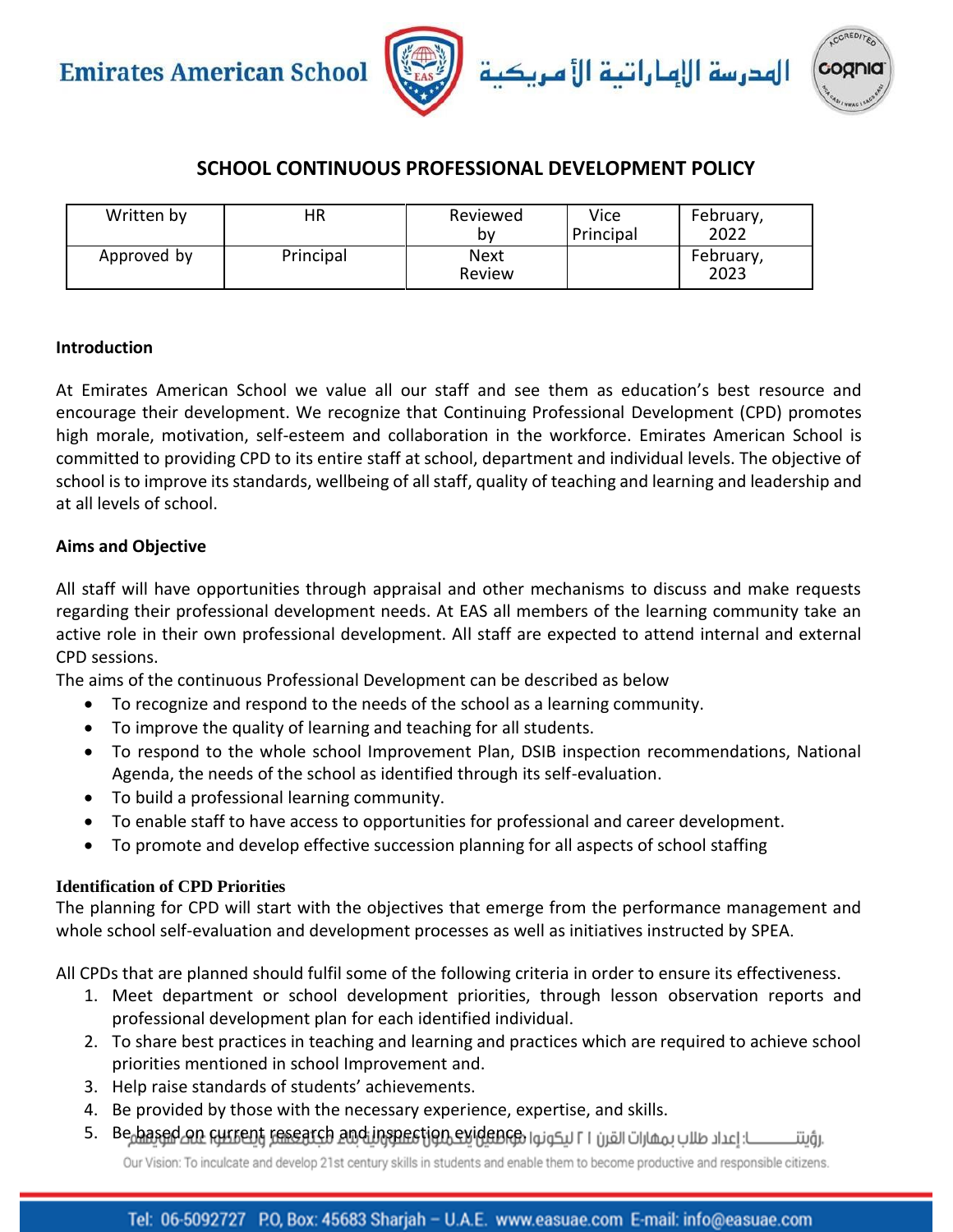





- 6. Should have a direct relationship with effective learning and teaching.
- 7. Should use school-based expertise linked to school-based activity.
- 8. Should use external expertise linked to school-based activity.
- 9. Involve observation and feedback.
- 10. Include peer support.
- 11. Provide scope for the participants to identify the focus of their own development.
- 12. Enable staff to be reflective on their contribution to student's learning and development.
- 13. Provide opportunities to work with other colleagues and share practice.
- 14. Include opportunities to receive regular and structured feedback.
- 15. Apply processes for sustaining CPD overtime to embed learning in classroom practice.
- 16. Include opportunities for independent self-study.
- 17. Develop competences linked to job requirements and CPD credit hours requirements.
- 18. Respect cultural diversity.
- 19. Identifying wider staff development needs through Department Action Plans written by respective Heads of Department;
- 20. Identifying staff needs through Appraisal process conducted formally and informally, through surveys etc.
- 21. Monitoring progress;
- 22. Assessing impact and evaluation by line managers and SLT.

### **Credit Hour Requirements**

As a part of professional development, Sharjah Private Education Authority has made it mandatory for school staff to complete the credit hour criteria each academic year. School will provide timely updates to staff about the credit hour requirement each academic year and will ensure that all staff meet the necessary criteria.

Internal CPD attendance of all staff is maintained by the HR department. Staff will be held accountable in case of not attending the school CPDs.

External CPD record of all staff is collected by HR department through online form which is available for staff to fill up as and when they attend any PD sessions out of school.

### **Provision and Responsibility**

At Emirates American School, CPD Provision is a commitment to staff development that balances school and individual priorities. Improving standards and the quality of teaching and learning will be the main focus for CPD planning and provision. However, professional development needs that individual staff members have identified also need to be considered. The ultimate aim is the improvement in the practice of individuals and teams in order to raise standards in teaching and learning. This will be facilitated by creating learning communities in which supportive and collaborative cultures directly extend the capacity for continuous self-improvement.

ــــــا: إعداد طلاب يمقارات القرن ٢١ ليكونوا مواطنين يتحملون مسؤولية بناء محتمعهم ويحافظوا علمء هويتهم .رۇىتتــ Our Vision: To inculcate and develop 21st century skills in students and enable them to become productive and responsible citizens.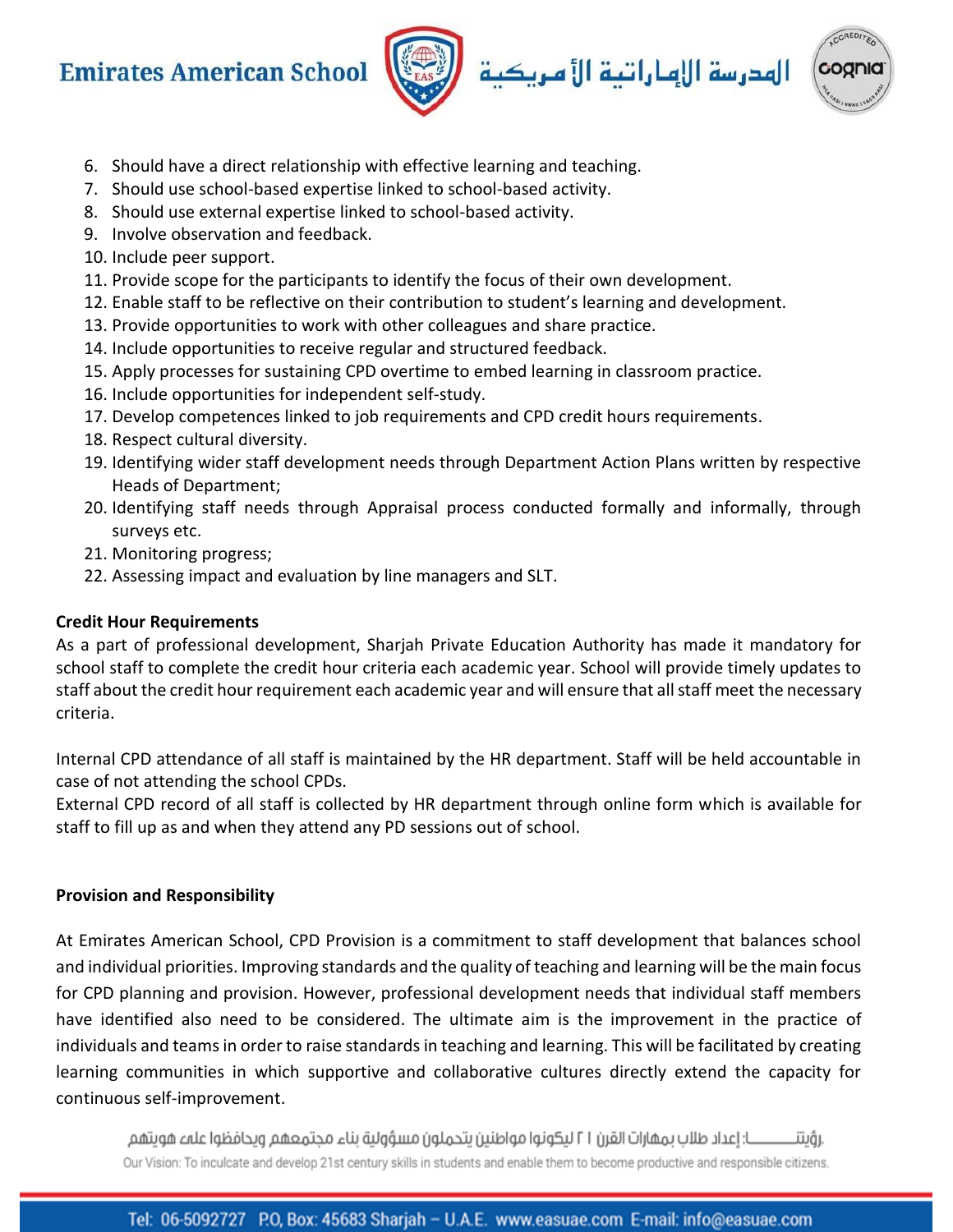

الهدرسة الإهاراتية الأ مريكية



At EAS the Professional development is categorized into two categories:

- 1. **External CPD**: The external CPD programs may include (not limited to) professional development through training, further study, the Local Authority, Further Education institutions, subject associations and private providers, through inter-school and virtual networks.
- 2. **Internal or within school CPD**: At EAS we follow teacher led CPD program which optimize the active involvement of teachers and staff, the priorities of internal CPD may include (not limited to) induction, coaching and mentoring, lesson observation and feedback, observation and sharing of good practice, collaborative planning and teaching, shadowing, peer observations, whole school development events attendance at courses, visits to other schools and distance learning etc.

#### **Role of Leadership**

School adapts various methods to analyze specific staff development needs. Staff development includes team building, exchange of ideas and advice on teaching and learning, moderation of student work, discussion on behavior management and pastoral issues, subject coordinator input, collaborative planning, department development, student level progress etc.

The CPD Coordinator discusses with the Principal and SLT the main CPD priorities and the likely budgetary implications of addressing these needs.

They will advise on issues such as the benefits of service agreements with appropriate providers.

CPD priorities are addressed at governing body meetings and be included as part of the principal's report.

### **Role of SLT, CPD Coordinator and CPD Team**

The EAS, CPD team is led by CPD coordinator and include three members; HR and 2 Heads of Departments. Since we follow the teachers led CPD program, hence all teachers and staff are actively involved in delivering the CPD sessions. All HODs are also responsible to conduct the Dept CPDs.

The CPD Coordinator along with the CPD team holds a senior responsibility within the school.

The CPD Coordinator will be responsible for regularly monitoring and evaluating this plan.

Information on relevant CPD opportunities is made available in the staffroom and distributed to relevant staff.

The CPD Coordinator shall attend SLT meetings as appropriate, including the presentation of a report annually on the provision and impact of CPD.

The CPDs are planned at the beginning of each academic year and is updated as per the need arises. Funding for external CPDs is always accommodated by the management as per the importance and need of the school.

The CPD Coordinator will ensure that an up to-date record is kept of all planned external and Internal CPD activities and that this information is distributed to all relevant staff.

The CPD impact analyses for all terms are reviewed and consider the area of improvement as priority in school improvement plan.

ــــــا: إعداد طلاب يمقارات القرن ٢١ ليكونوا مواطنين يتحملون مسؤولية يناء محتمعهم ويحافظوا علمء هويتهم .رۇىتتــ Our Vision: To inculcate and develop 21st century skills in students and enable them to become productive and responsible citizens.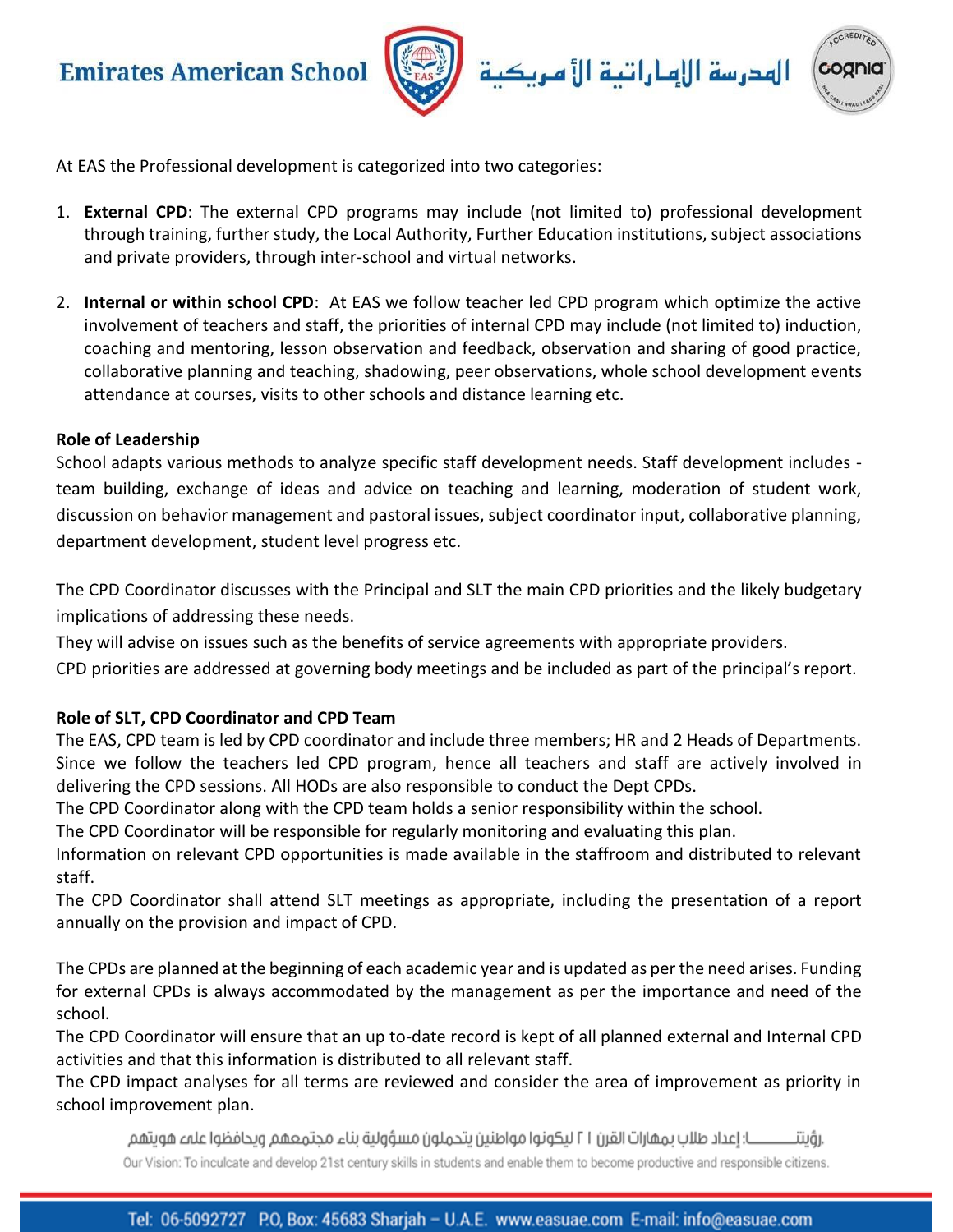



Below mentioned EAS quality cycle represents the complete process of CPD planning at EAS



### **Implementation of Effective Department and School CPD**

### • **Academic Staff Development:**

- 1. Academic Staff are required to attend 75 CPD credit hours in the current academic year.
- 2. HODs develop the Term wise Dept. CPD plan based on the lesson observations and learning walk analysis for the dept.
- 3. The CPD coordinator will develop Term- wise CPD plan which is based on the monthly lesson observations and learning walk analyses of all departments. The common areas of improvement are identified through the analyses and these areas are considered as one of the CPD priorities.
- 4. The CPD coordinator and CPD Team also take the CPD priorities from parents' concerns, school emergencies, specific needs of all staff, school improvement priorities with individual needs and aspirations.
- 5. CPD team along with HODs and SLT, review the CPD impact analysis for future Dept and school CPD plans for next term.
- 6. CPD credit hours is a part of academic staff appraisal which make them accountable to attend required ــا: إعداد طلاب بمهارات القرن ٢١ ليكونوا مواطنين يتحملون مسؤولية بناء مجتمعهم ويحافظوا عله ووكو CPD .رؤىتتـــ Our Vision: To inculcate and develop 21st century skills in students and enable them to become productive and responsible citizens.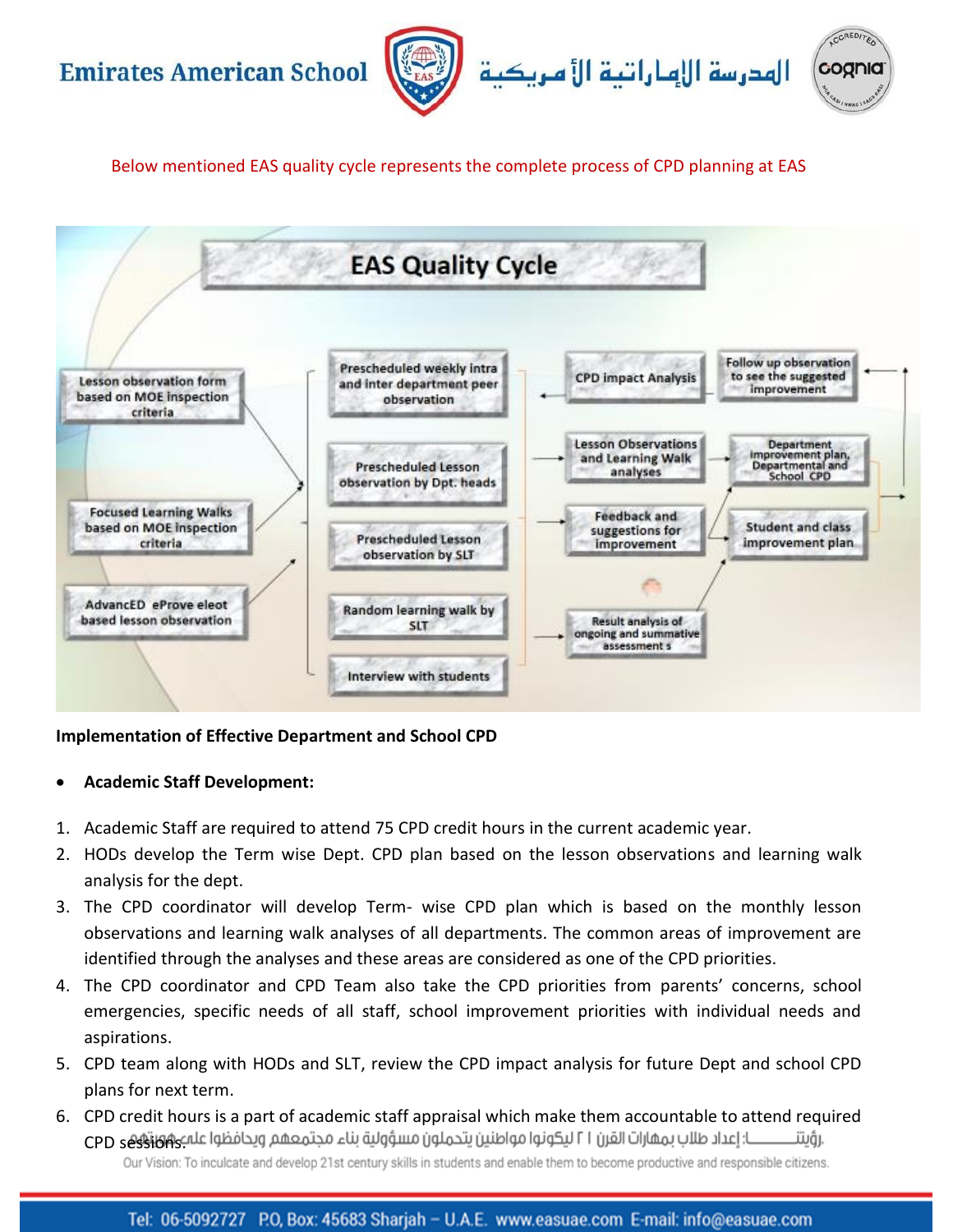



### • **Admin Staff Development:**

- 1. Admin staff are required to attend 60 CPD credit hours in the current academic year.
- 2. Admin staff attend school internal CPDs that are relevant to their roles like orientation at the beginning of each school year, employee rules, health and safety sessions, well-being session etc.
- 3. Apart from school CPDs, all admin staff are encouraged to take up external development courses which will enhance their work skills.
- 4. In case of concerns/improvement required in their daily tasks, informal and formal meetings take place with respective line manager/HR/Principal.

### • **Support Staff Development:**

- 1. Support staff attend relevant meetings on weekly basis where in school expectations are reinforced and updates are discussed.
- 2. All support staff are trained to carry out their responsibilities effectively.
- 3. School makes timely provisions for support staff to attend certified trainings which will make them suitable to work with children of all age groups.
- 4. Any concerns related to support staff are reported to the Administration Manager and are addressed professionally.
- **Leadership Development:**

Senior Leadership Team meet regularly to discuss issues related to school progress, student progress and overall smooth running of the school. Development of senior team includes:

- 1. Leaders are required to attend 100 CPD credit hours in the current academic year.
- 2. Opportunity to plan, develop, monitor and evaluate school improvement initiatives.
- 3. Discuss and resolve issues relating to the school curriculum, ethos, personnel and community.
- 4. Attend meetings/ sessions held by SPEA.
- 5. Attend external development courses as per the credit hour requirement.

### **Supporting a range of CPD activities**

The school will support a wide portfolio of CPD approaches in an effort to maximize the impact on improving teaching and learning within the school.

The school Leaders are responsible for identifying the school's CPD needs identified through appraisal process, surveys, informal meetings, class observations, learning walks, peer observations, feedback from department HODs, students, parents and SLT.

CPD opportunities can be internal or external to the school and can involve courses, in-school training days, observation of best practice, distance learning, team teaching, coaching and mentoring, research opportunities etc.

Once the need for CPD is analyzed, school administrators discuss the topic for CPD with middle managers

Our Vision: To inculcate and develop 21st century skills in students and enable them to become productive and responsible citizens.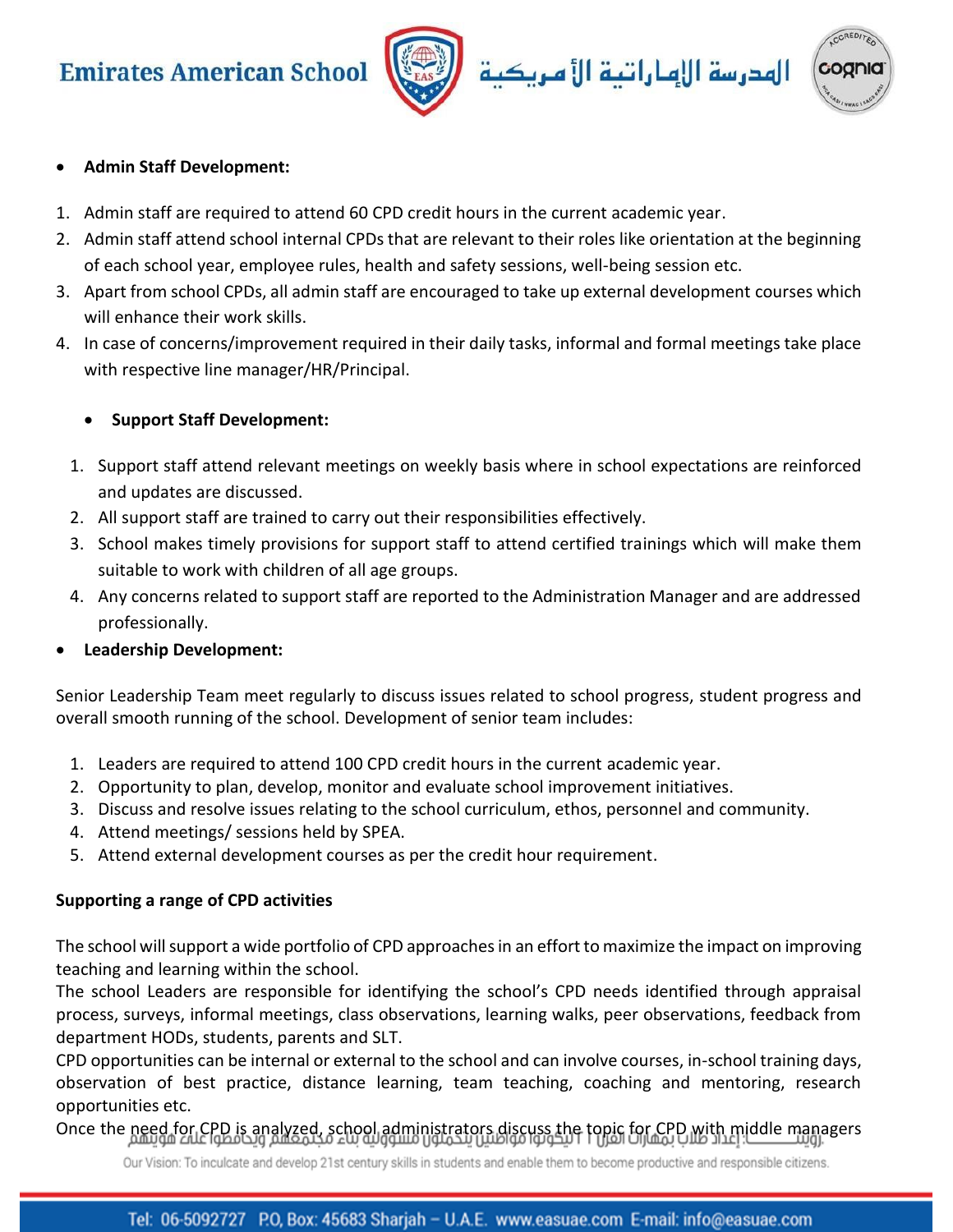



and consider their inputs and finalize the plan of delivering the agreed CPD to staff. School will:

- 1. Conduct internal CPD sessions for staff twice a week.
- 2. Conduct department CPD once a week.
- 3. Make it mandatory for staff to attend training sessions/webinars conducted by Sharjah Private Education Authority and other local authorities.

### **Recording and disseminating**

- 1. The CPD coordinator ill provide guidance where staff requests it. In addition to this, academic heads and subject leaders identify the need of the CPD at the time of lesson observations and learning walks.
- 2. CPDs internal as well as external will be conducted based on the observations.
- 3. Staff is responsible for disseminating relevant professional development to the school community.
- 4. Following professional development session, the participant will fill in a form to evaluate the CPD activity.
- 5. The member of CPD Team and HODs with the CPD coordinator will plan the process by which to most effectively disseminate to other staff, e.g., relevant papers, the session at staff or subject meeting, etc.
- 6. The CPD coordinator will also be responsible for ensuring whether any follow up is needed for the training, e.g., feedback to the provider and be responsible for any such actions.
- 7. In order to ensure that there are equal access and involvement in CPD by all staff the HODs, CPD Team and CPD coordinator will update records regularly and accurately of the training undertaken by all of the school community.

### **Assessing the impact of CPD**

Annually an assessment on the benefits of CPD undertaken will be done to relate to:

- 1. student and school attainment;
- 2. improved teaching and learning;
- 3. increased students' understanding and enthusiasm;
- 4. increased staff confidence;
- 5. increased evidence of reflective practice;
- 6. recruitment, retention and career progression/promotable staff.

### **Health & Safety**

All staff will receive appropriate health and safety training e.g. First Aid, Fire Safety etc. Such training will take place during school days or staff meetings whichever is the most appropriate. Staff are encouraged to balance the attendance at courses with life and school priorities.<br>ـــا: إعداد طلاب بمهارات القرن ٢١ ليكونوا مواطنين يتحملون مسؤولية بناء مجتمعهم ويحافظوا علمء هويتهم

.رۇىتتـ

Our Vision: To inculcate and develop 21st century skills in students and enable them to become productive and responsible citizens.